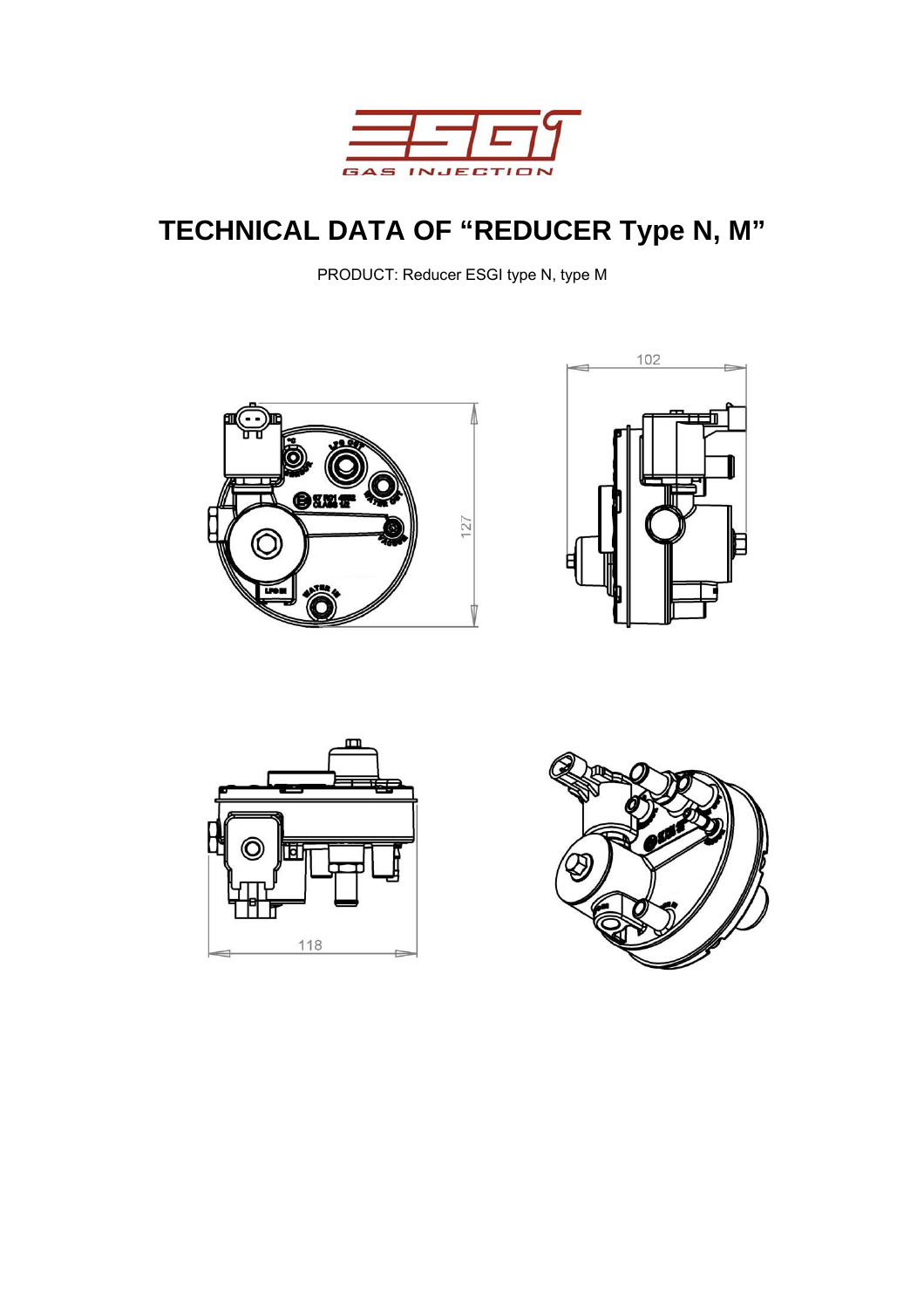#### **General Characteristics**

| Handled fluid                         | LPG                               |
|---------------------------------------|-----------------------------------|
| Handled fluid temperature range       | $0^{\circ}$ C<br>+90°C            |
| Operating temperature range (ambient) | $-20^{\circ}$ C +120 $^{\circ}$ C |
| Flow rate $(Q\ 8\ \text{bar})$        | Type N<br>175 NI/min (1 bar)      |
|                                       | Type M<br>305 NI/min (1,5)        |
| Operating pressure range              | $0.6 \div 1.3$ bar<br>Type N      |
|                                       | Type M<br>$0.95 \div 1.85$ bar    |

#### **Electrical Characteristics**

| Voltage                     | $9$ VDC $\div$ 14 VDC              |
|-----------------------------|------------------------------------|
| Coil resistance             | $8$ Ohm $\pm$ 2% (24 $^{\circ}$ C) |
| Power absorption in holding | 11 W (12 VDC)                      |
| l IP protect                | IP67                               |

#### **Mechanical Characteristics and Connections**

| <b>Dimensions</b>             | Ret.<br>Enclosed drawing |
|-------------------------------|--------------------------|
| Weight                        | $850 \pm$<br>50ar        |
| <b>Electrical connections</b> | Super serial             |

### **REDUCER PRESSURE REGULATION**

| <b>TYPE</b>       | <b>POWER</b>    |                | <b>RELATIVE</b>       | <b>N.B.</b>                       |
|-------------------|-----------------|----------------|-----------------------|-----------------------------------|
| <b>REDUCER</b>    | Kw              | hp             | <b>PRESSURE</b> (bar) | The relative pressure is intended |
| $\mathsf{v}$ pe N | Until to 73.5   | Until to 100   | $0.7 \div 1.0$        | with engine on.                   |
| Tvpe N            | $73.5 \div 110$ | $100 \div 150$ | Max 1.3               |                                   |
| Type M            | Until to 147    | Until to 200   | Max 1.3               |                                   |

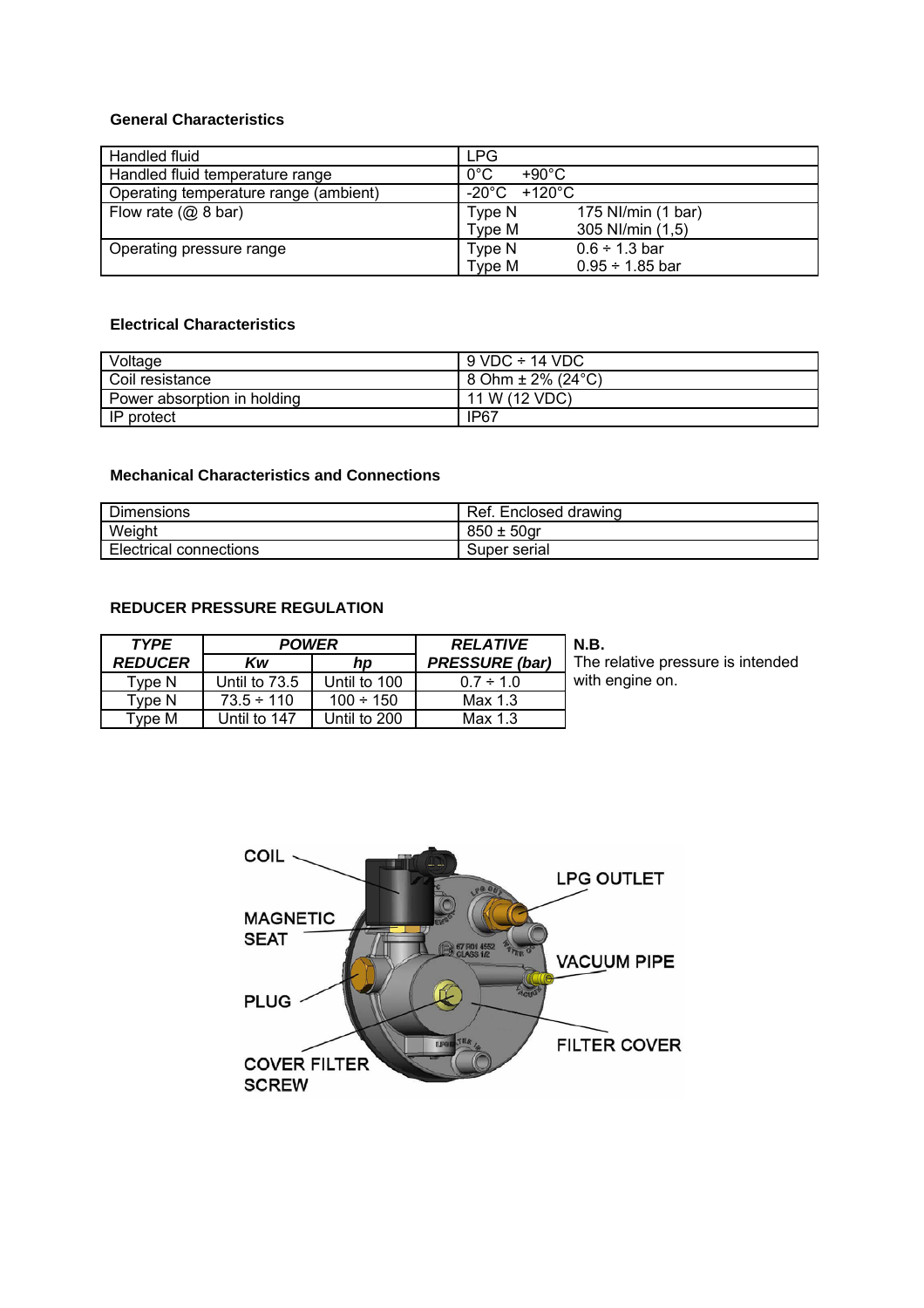